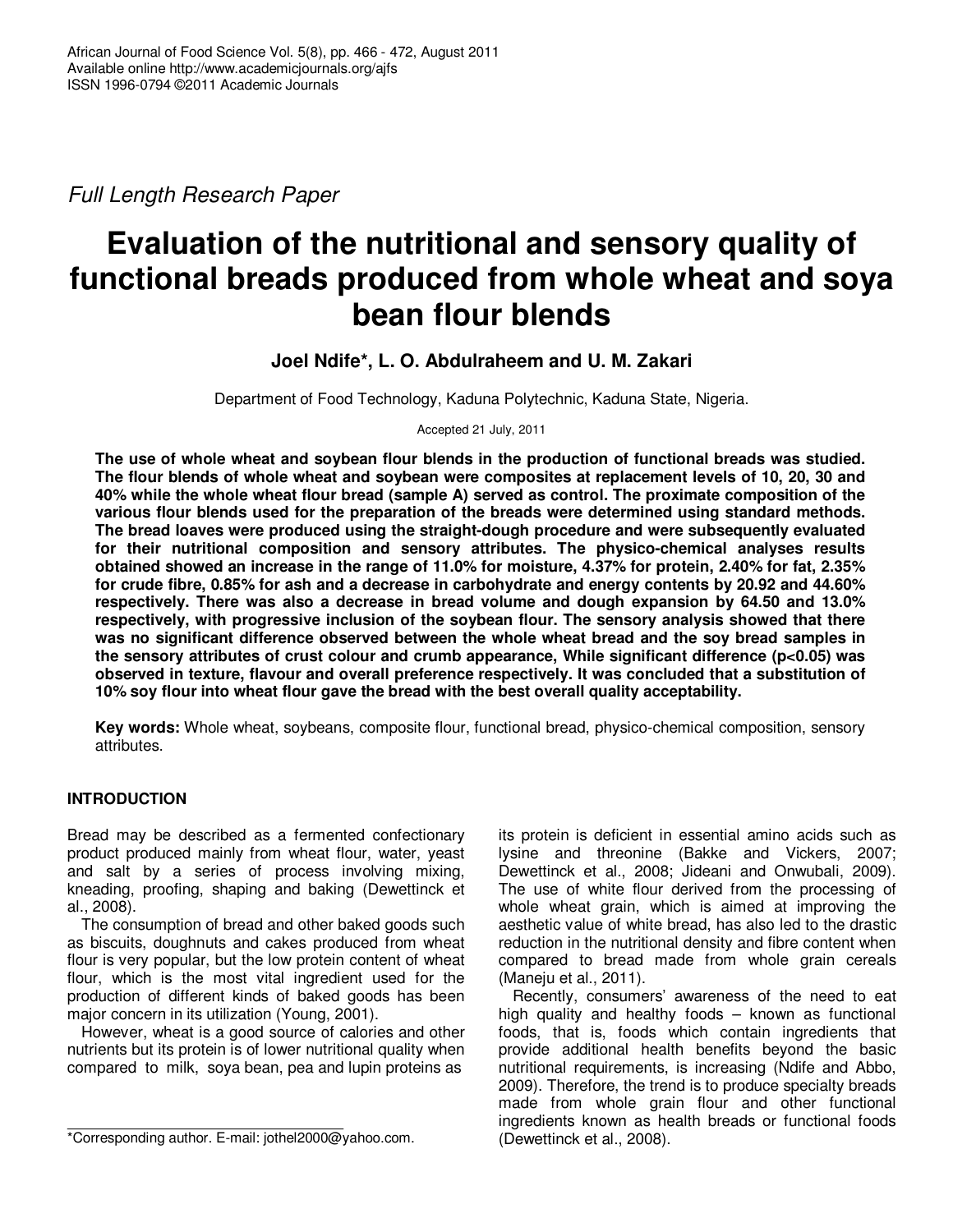Jideani and Onwubali (2009) reported that the development and consumption of such functional foods not only improves the nutritional status of the general population but also helps those suffering from degenerative diseases associated with today's changing life styles and environment. The whole wheat flour has been shown by many researchers to be a rich source of these functional ingredients such as fibre, phytochemicals, minerals, essential amino acids that are located in the bran and fat soluble vitamins contained in the germ of the whole wheat grain (Dewettinck et al., 2008).

Breads could be used as vehicle in the formulation of varying products with the increasing consumer demands for healthful food products. The enrichment of bread and other cereal based confections with legume flours particularly in regions where protein utilization is inadequate has long been recognized. This is because legume, nutritionally proteins are high in minerals, vitamins B and lysine, an essential limiting amino acid in most cereals (Jideani and Onwubali, 2009). Legumes can therefore complement cereals when blended at optimum ratio (Okoye and Okaka, 2009).

Formulation of foods from low-lysine staples fortified with legumes has been proposed as a practical and sustainable approach to improving the protein nutritional value of foods for young children in developing countries (FAO/WHO, 1994; Young, 2001). High protein soy breads form a popular carrier of nutrition to vulnerable groups like pregnant and nursing mothers, young and school children in reducing the incidence of malnutrition and at the same time encourage the farmers to grow more soybeans due to the increased utilization (Islam et al., 2007).

Soybean is one of the most important oil and protein crops of the world (Islam et al., 2007). Soybeans contain 30 to 45% protein with a good source of all indispensable amino acids (Serrem et al., 2011). The protein content of soybean is about 2 times of other pulses, 4 times of wheat, 6 times of rice grain, 4 times of egg and 12 times of milk. Soybean has 3% lecithin, which is helpful for brain development. It is also rich in calcium, phosphorous and Vitamins A, B, C and D, it has been referred to as "the protein hope of the future" (Islam et al., 2007).

Moreover, isoflavones contained in soybeans are effective cancer-preventive agents for lowering risks of various cancers (El Gharras, 2009). Evidence also points to the beneficial effects of soy isoflavones in the prevention of cardiovascular disease (El Gharras, 2009). Their potential health benefits of soy-isoflavones include prevention of osteoporosis via phytoestrogen effects of isoflavones, and prevention of neovascularization in ocular conditions (Zhu et al., 2005).

The need for strategic development and use of inexpensive local resources in the production of popular foods such as bread has been promoted by organizations such as the Food and Agricultural Organization (FAO), the International Institute for Tropical Agriculture (IITA),

Nigeria and the Federal Institute for Industrial Research, Oshodi (FIIRO), Nigeria. This led to the initiation of the composite flour program, the objective of which was to seek ways of substituting flours, starches and protein concentrates from indigenous crops, for as much wheat as possible in baked products. Compositing with soy is expected to substantially improve the protein efficiency ratio (PER), in-vitro protein digestibility (IVPD), lysine score and isoflavone content in soy-composite formulations (Weiss, 2000; Okoye and Okaka, 2009; Serrem et al., 2011).

With increased awareness of a healthy lifestyle based on consumption of functional foods, breads containing whole grain, multi-grain or other functional ingredients especially from legumes will increasingly become more important in the bakery industry and in the emerging market (Dewettinck, 2008). The high protein content in the soy supplemented breads would be of nutritional importance in most developing countries, such as Nigeria, where many people can hardly afford high proteinous foods because of their expensive costs.

There is therefore the need to develop a different approach to offer the weary consumers the opportunity to feed on improved formulations with substantive health benefits from wheat-soy combinations (Gomez et al., 2003). A functional food, that combine many nutritional benefits of whole-wheat supplemented with soya beans has been proposed to cater for a set of clientele whose health has been compromised such as those suffering from protein-energy-malnutrition, diabetes and obesity (Young, 2001).

The objectives of this study therefore, were to formulate and develop functional breads from whole wheat flours composited with soy flour and to evaluate the products baking properties, nutritional, sensory quality and consumer overall acceptability.

## **MATERIALS AND METHODS**

The whole wheat and soya beans used for this study were purchased from Kaduna Central market in Kaduna State of Northern Nigeria.

#### **Preparation of composite flours**

The whole wheat seeds and soya beans were cleaned from dirt by sorting out contaminants such as sands, sticks and leaves, and were later washed and oven dried. The soya beans were roasted and winnowed. Both the dried whole wheat and soya beans was later milled using attrition mill and sieved into fine flour of uniform particle size, by passing them through a 2 mm mesh sieve as shown in Figure 1.

#### **Bread making**

The whole wheat flour was then mixed, with varying inclusions of 0, 10, 20, 30 and 40% of the soy-flour. The composite flours were blended with other baking ingredients (Table 1) in a mixer, kneaded for 12 min into consistent dough and the resulting dough was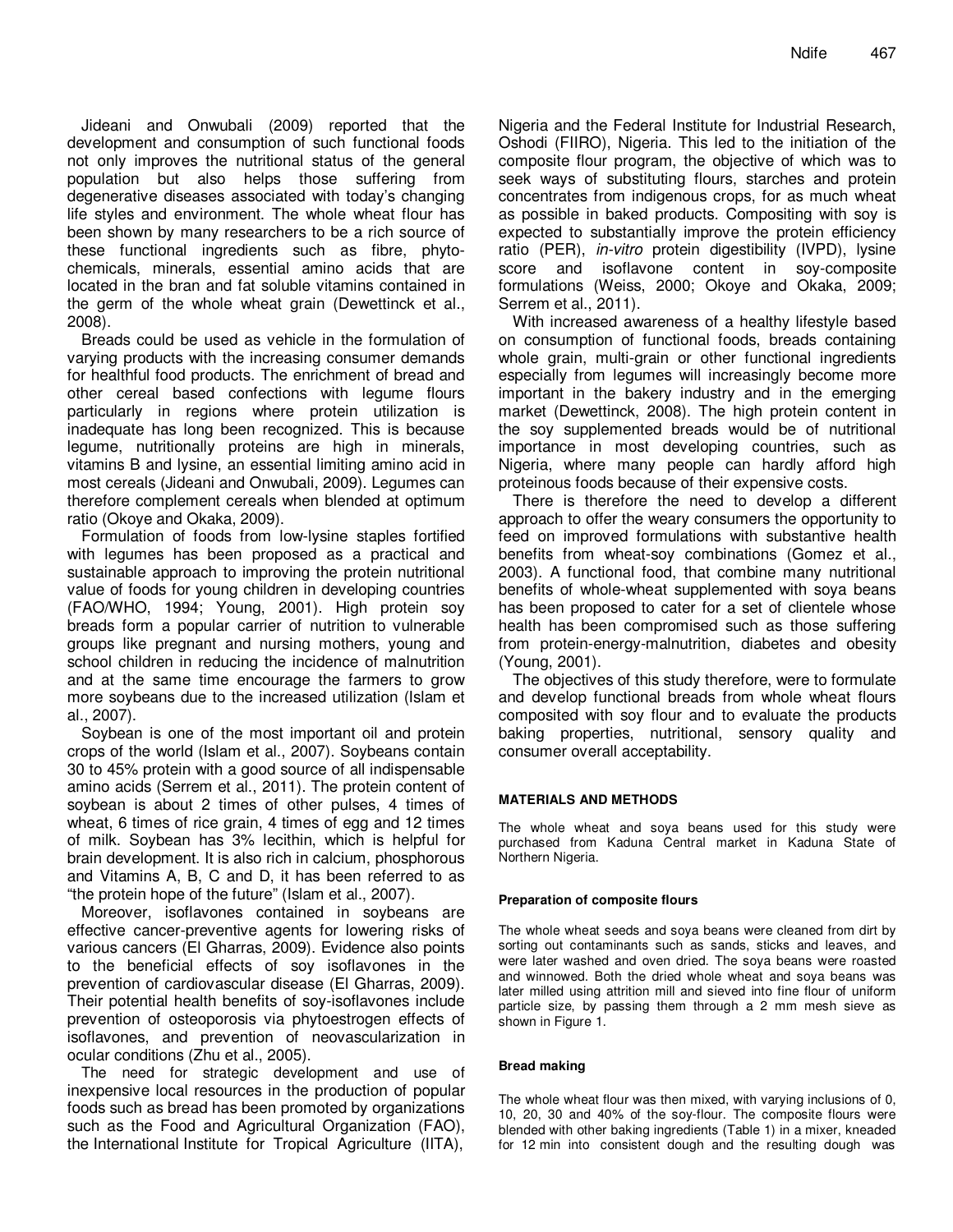

Figure 1. Flow chart for the production of functional composite bread.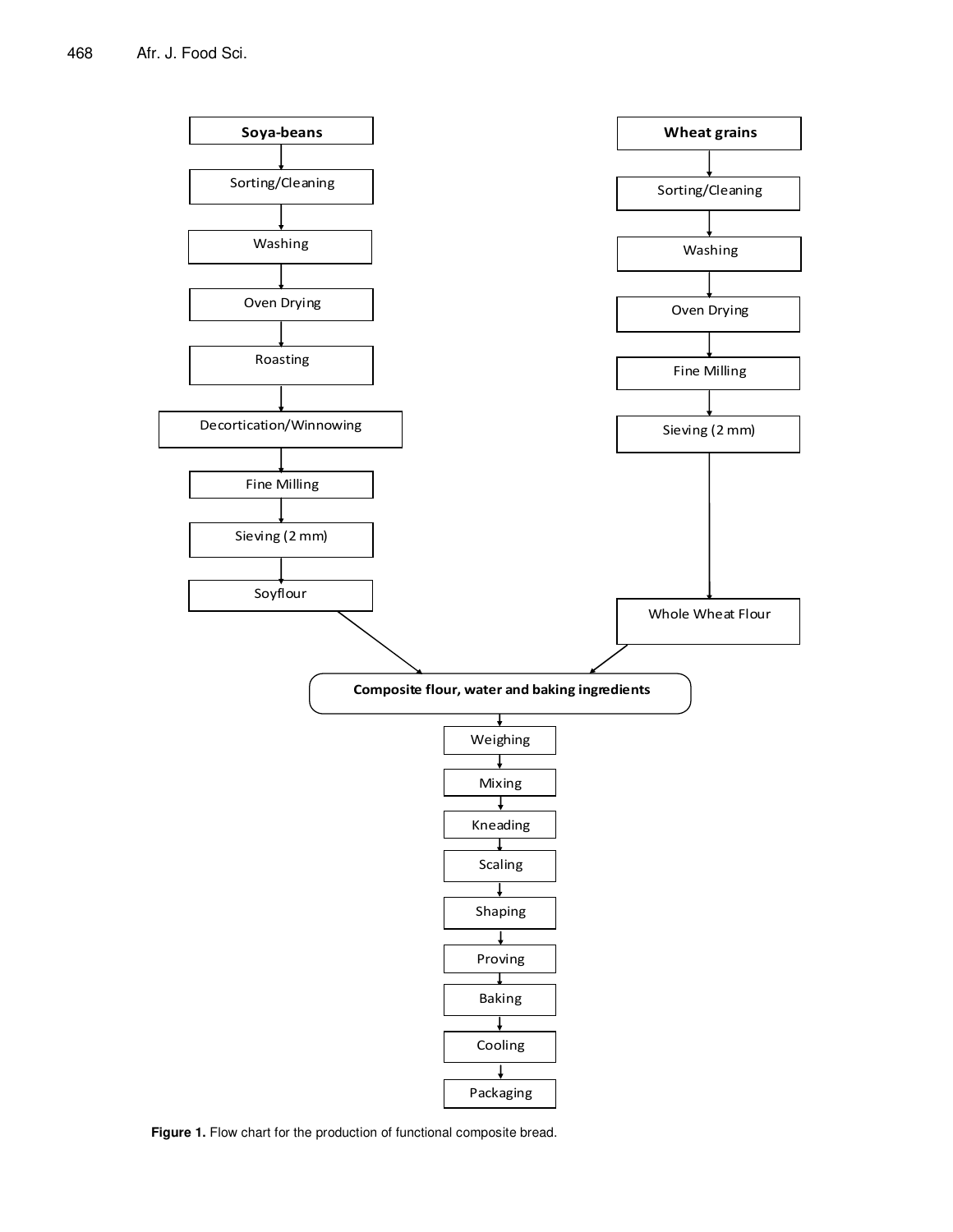| Ingredients (%)        | <b>Samples</b> |     |     |     |     |
|------------------------|----------------|-----|-----|-----|-----|
|                        | A              | в   |     | D   |     |
| Whole-wheat flour (g)  | 100            | 90  | 80  | 70  | 60  |
| Soy-flour (g)          | 0              | 10  | 20  | 30  | 40  |
| Salt                   |                | 2   | 2   | 0   | ິ   |
| Sugar (g)              | 6              | 6   | 6   | 6   | 6   |
| Fat/Shortening (g)     |                | 4   |     |     | 4   |
| Yeast powder (g)       |                |     |     |     |     |
| Spices (g)             |                |     |     |     |     |
| Water                  | 65             | 65  | 65  | 65  | 65  |
| Total dough weight (g) | 180            | 180 | 180 | 180 | 180 |

**Table 1.** Formulation of Whole-wheat and soybean composite doughs.

**Table 2.** Proximate analysis results for composite flour samples.\*

|                   | <b>Flour samples</b> |                   |  |  |
|-------------------|----------------------|-------------------|--|--|
| <b>Parameters</b> | Soybean flour        | Whole wheat flour |  |  |
| Crude protein (%) | 39.40±0.21           | 13.90±0.30        |  |  |
| Moisture (%)      | $5.50 \pm 0.15$      | $7.00 \pm 0.20$   |  |  |
| Crude fiber (%)   | $6.50 \pm 0.10$      | $4.50 + 0.05$     |  |  |
| Ash $(%)$         | $2.50 \pm 0.35$      | $1.50 + 0.25$     |  |  |
| Fat $(\%)$        | 10.20±0.03           | $3.60 + 0.05$     |  |  |
| Carbohydrate (%)  | 35.90±0.25           | 69.50±0.15        |  |  |

\*Data are mean values of triplicate determination ± standard deviation.

molded and placed in a pre-oiled baking bowl. The dough was proofed for 45 to 60 min at 35°C and 85% relative humidity and baked in a reel oven for 35 min at 217°C.

#### **Physico-chemical analysis**

The determination of the chemical composition of the bread samples viz: moisture content, ash content, protein content, fat content, crude fiber and content were determined by methods described by AOAC (1990). Carbohydrate was calculated by difference, and energy was calculated using Atwater conversion factors.

The bread characteristics, such as: the dough expansion, bread volume and bread specific volume were measured by the method described by Maneju et al. (2011). While the pH and brix of the composite bread samples were measured using the pH meter and refractometer as described by Jacobs (1999).

#### **Sensory analysis**

Sensory evaluation of the composite bread samples were carried out by 20 panelists on a 9 point hedonic scale for different parameters such as colour, aroma, taste, texture and overall acceptability as described by Ihekoronye and Ngoddy (1985).

#### **Statistical analysis**

The sensory evaluation data was statistically analyzed using the analysis of variance (ANOVA) and the Duncan Multiple range test

with significance level at p<0.05 (Ihekoronye and Ngoddy, 1985).

## **RESULTS AND DISCUSSION**

The results obtained from the proximate analysis of the whole wheat flour and soybean flour is shown in Table 2. The results were not different from that obtained from literatures (Weiss, 2000; Potter and Hotchkiss, 2006). The chemical composition of the composite flours have been shown to affect both physico-chemical properties and nutritional quality of their products (Dhingra and Jood, 2001; Akhtar et al., 2008; Mashayekh et al., 2008).

## **Physico-chemical analysis**

The results obtained from the chemical analysis and the physical properties investigated are shown in Table 3. The increased supplementation of whole wheat flour with soy flour greatly affected the physico-chemical quality of composite bread.

The proximate values for moisture, ash, fat, crude fiber and protein, were lowest in whole wheat bread (sample A), which served as control and higher in other soya bean substituted samples. The proximate values increased with increasing levels of soya bean substitutions except for carbohydrate content and energy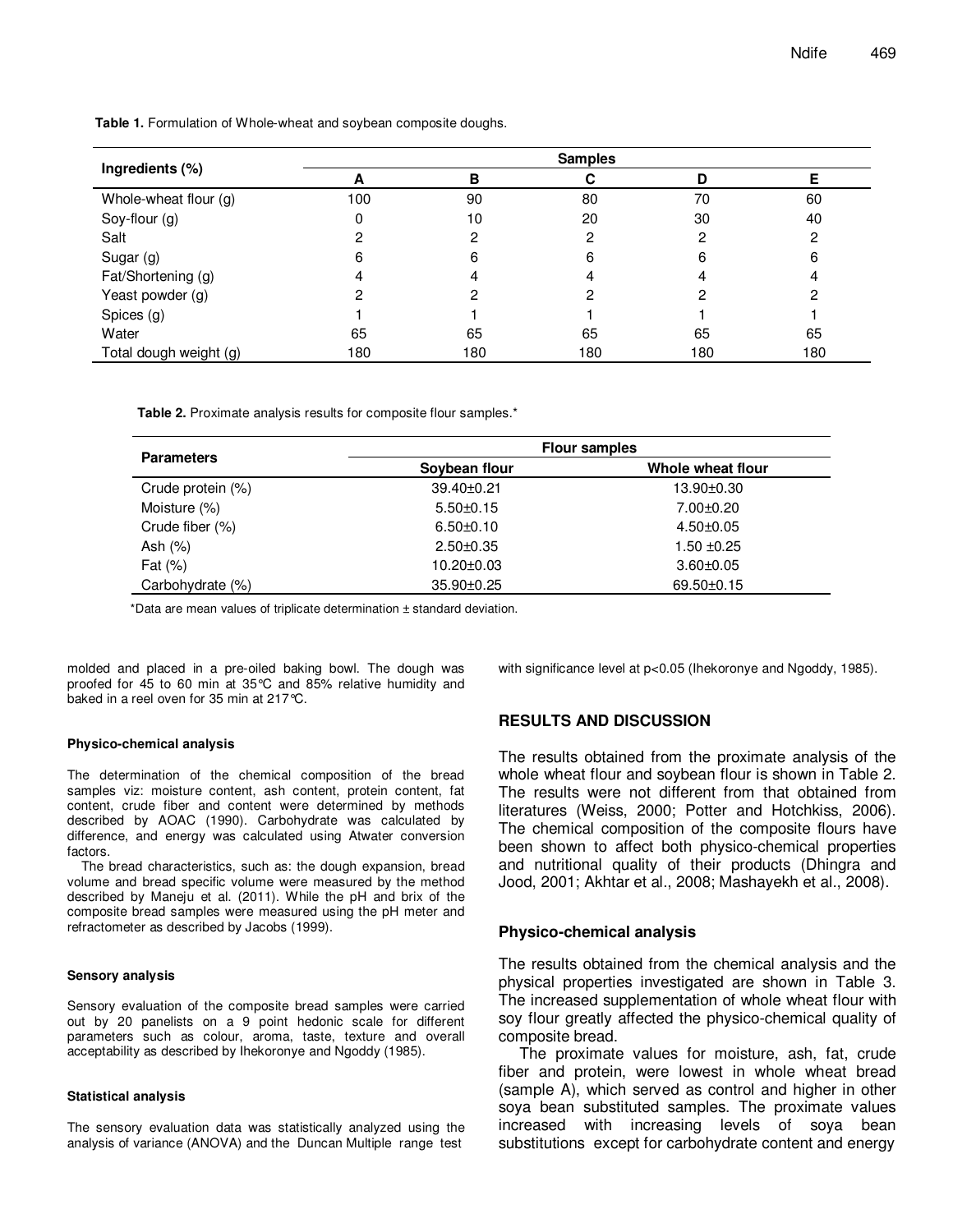| <b>Parameters</b>               | <b>Bread samples</b> |                   |                   |                  |                  |  |
|---------------------------------|----------------------|-------------------|-------------------|------------------|------------------|--|
|                                 | A                    | в                 | C                 | D                | Е                |  |
| Moisture (%)                    | $28.50 \pm 0.13$     | $33.00 \pm 0.15$  | $36.00 \pm 0.16$  | $37.50 \pm 0.10$ | $39.50 \pm 0.15$ |  |
| Protein (%)                     | $8.13 \pm 0.23$      | $9.44 \pm 0.15$   | 10.78±0.35        | 11.78±0.25       | 12.50±0.20       |  |
| Fat $(\%)$                      | $4.00 + 0.03$        | $4.50+0.02$       | $4.74 \pm 0.05$   | $5.56 \pm 0.03$  | $6.40 \pm 0.05$  |  |
| Crude fiber (%)                 | $3.30 + 0.05$        | $4.10 \pm 0.15$   | $4.60 + 0.10$     | $5.00+0.15$      | $5.60 \pm 0.20$  |  |
| Ash $(\%)$                      | $1.80 + 0.30$        | $2.00+0.30$       | $2.30+0.20$       | $2.50+0.25$      | $2.65 \pm 0.20$  |  |
| Carbohydrate (%)                | $54.27 \pm 0.15$     | 46.96±0.20        | $41.58 \pm 0.15$  | $37.66 \pm 0.20$ | $33.35 \pm 0.25$ |  |
| Food energy value (Kcal)        | 285.60±0.35          | $266.10 \pm 0.25$ | $252.10 \pm 0.30$ | 247.80±0.25      | 241.00±0.35      |  |
| <b>Bread characteristics</b>    |                      |                   |                   |                  |                  |  |
| Bread volume (cm <sup>3</sup> ) | $310+0.25$           | $280 \pm 0.35$    | $210\pm0.30$      | $180+0.25$       | 110±0.35         |  |
| Dough expansion (cm)            | 460±0.20             | $430 \pm 0.30$    | $405 \pm 0.25$    | 400±0.35         | $400 \pm 0.30$   |  |
| Specific volume $(cm3/g)$       | $0.78 + 0.10$        | $0.70 + 0.20$     | $0.53 \pm 0.15$   | $0.45 \pm 0.10$  | $0.28 + 0.15$    |  |

**Table 3.** The results of the proximate analysis and physical characteristics of bread samples\*

\*Data are mean values of triplicate determination ± standard deviation.

## values which showed the reverse.

The carbohydrate content and energy values were highest in sample A (54.27% and 285.60 Kcal) and lowest in sample E (33.35% and 241.0 Kcal), respectively. The low carbohydrate and energy values were as result of the low fat content of the composite breads. Similar trends were reported by Serem et al. (2011) and Islam et al. (2007) in the fortification of wheat flours with defatted and non-defatted soy flour, respectively. The composite breads contained energy values in the range of 241 to 266 Kcal, and hence conformed to the (FAO/WHO, 1994) recommended minimum energy content of 1674 kJ/ 100 g.

The moisture contents of the composite breads increased with soy flour substitution by a range of 33.0 to 39.50%. Increase in moisture content has been associated with increase in fibre content (Akhtar et al., 2008; Elleuch et al., 2011; Maneju et al., 2011). High moisture content has been associated with short shelf life of composite breads as they encourage microbial proliferation that lead to spoilage (Ezeama, 2007).

There was also an increase in the protein content of the composite breads with soy-flour substitution in the range of 8.13 to 12.50%. This increase is as a result of substitution of whole-wheat flour (13.90% protein) with soya bean flour of 39.40% protein content (Table 2). Mashayekh et al. (2008) also reported increase in protein content of the bread as a result of the addition of soy flour. Other studies have also reported a similar increase of protein content in sorghum-soy composite flours (Singh et al., 2000; Awadelkareem et al., 2008). The fat content also increased from 0.5 to 2.4% in the composite breads produced from soy-bean flour substitution. Soy bean from which the soy-flour was produced from is an oil seed, must have contributed most of the oil content to the product. The high oil content of the composite bread ill affect the shelf stability (Weiss, 2000; Potter and

Hotchkiss, 2006).

The crude fibre content of the composite bread showed a percentage increase in the range of 0.80 to 2.30% as the whole-wheat flour was substituted with soy bean flour. This could be attributed to the use of whole wheat flour and soy-flour, both of which had high crude fibre contents (3.5 and 6.5%, respectively).

The crude fibre most likely from the bran of the wholewheat flour and the hull of soy beans, represents variable fraction of dietary fibre and includes mostly the lignin, cellulose and hemicelluloses components (Mannay and Shadaksharaswany, 2005; Islam et al., 2007).

The increased fibre and the lower carbohydrate content of composite breads have several health benefits, as it will aid in the digestion of the bread in the colon and reduce constipation often associated with bread produced from refined wheat flour (Jideani and Onwubali, 2009; Elleuch et al., 2011). According to welldocumented studies, it is now accepted that dietary fibre plays a significant role in the prevention of several diseases such as; cardiovascular diseases, diverticulosis, constipation, irritable colon, cancer and diabetes (Slavin, 2005; Elleuch et al., 2011). The crude fibre contents of the composite breads, was within the recommended range of not more than 6 g dietary fibre and other nonabsorbable carbohydrates per 100 g dry matter (FAO/WHO, 1994). Vitalis et al. (2009) reported that using whole grain raw materials and combining wheat flour with certain legumes and pseudocereals in biscuit production, resulted in improved nutritional and functional properties of the final product.

# **Bread characteristics**

Results of the physical characteristics of composite bread samples containing different levels of soybean flour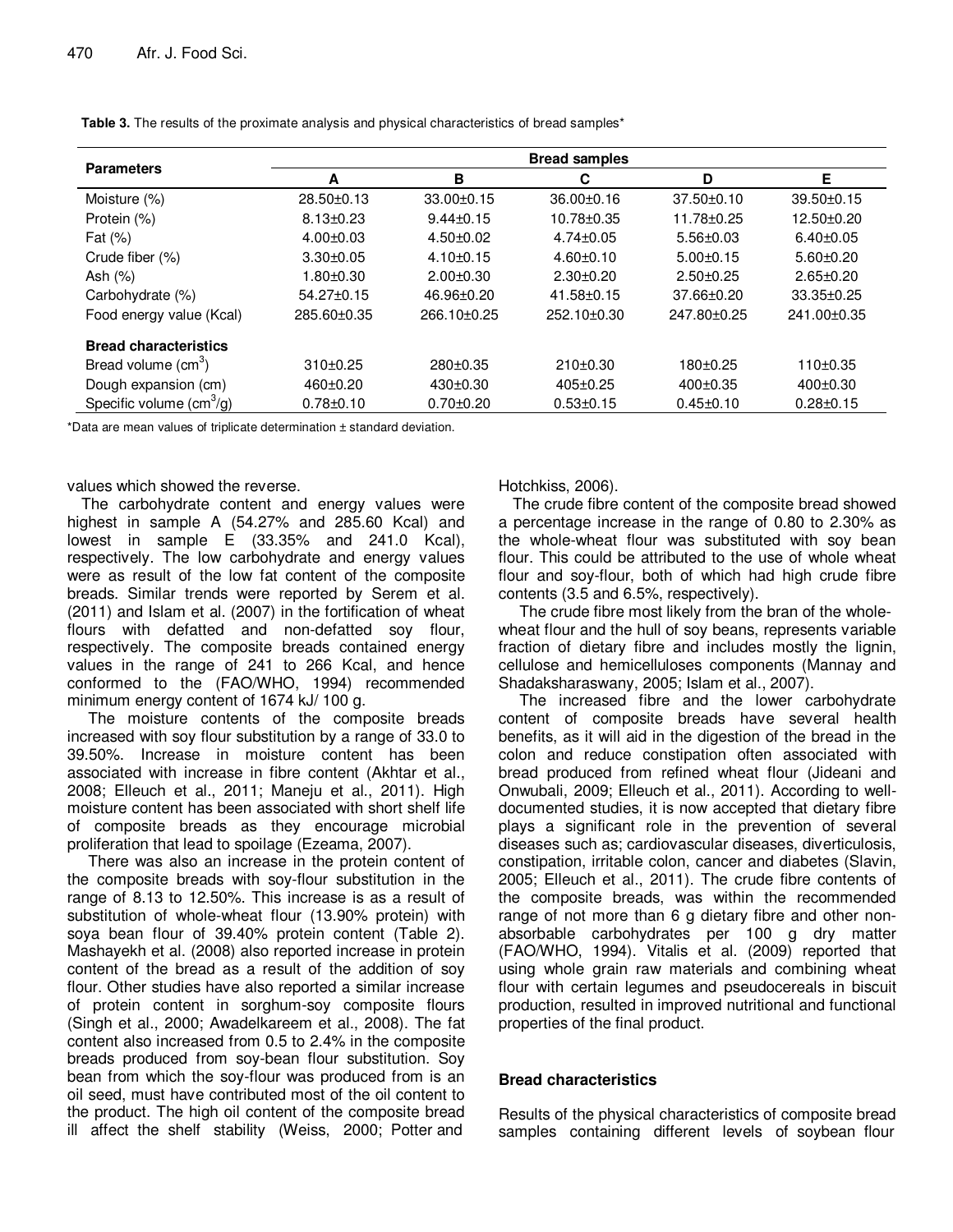| <b>Parameters</b>     | <b>Bread samples</b> |                  |                  |                  |                  |  |
|-----------------------|----------------------|------------------|------------------|------------------|------------------|--|
|                       |                      |                  |                  | D                |                  |  |
| Crust colour          | 4.8 <sup>a</sup>     | 4.9 <sup>a</sup> | 4.9 <sup>a</sup> | $4.5^a$          | 4.8 <sup>a</sup> |  |
| Crumb appearance      | 4.9 <sup>a</sup>     | 4.9 <sup>a</sup> | 4.6 <sup>a</sup> | 4.3 <sup>a</sup> | 4.2 <sup>a</sup> |  |
| Texture               | 4.4 <sup>a</sup>     | 5.2 <sup>a</sup> | 4.9 <sup>a</sup> | $5.4^{b}$        | 5.0 <sup>a</sup> |  |
| Flavour               | $5.5^a$              | $4.4^{b}$        | 4.3 <sup>b</sup> | 4.0 <sup>b</sup> | 2.0 <sup>c</sup> |  |
| Overall acceptability | $4.4^a$              | $4.4^a$          | 4.1 <sup>b</sup> | 4.0 <sup>b</sup> | $3.8^\circ$      |  |

**Table 4.** Sensory mean scores of bread samples.

\*Means within a row with different letters are significantly different at  $P = 0.05$ 

substitution as compared to the control is also shown in Table 3. The bread dough expansion and bread volume decreased by a range of 6.52 to 13.04% and 9.65 to 64.52%, respectively, as the level of substitution with soy bean flour increased. Albert (1997) and Gomez et al. (2002) reported that, the main problem of dietary fibre addition in baking is the important reduction of loaf volume and the different texture of the breads obtained. Increased supplementation of wheat flour with defatted and non-defatted soy-flour reduced loaf volume and specific volume drastically (Constandache, 2005; Rodriguez et al., 2006; Islam et al., 2007).

Dietary fibre additions, in general, had pronounced effects on dough properties yielding higher water absorption, mixing tolerance and tenacity, and smaller extensibility in comparison with those obtained without fibre addition (Gomez et al., 2002; Elleuch et al., 2011). The deleterious effects of addition of fiber on dough structure and loaf volume have been suggested to be due to the dilution of gluten network, which in turn impairs gas retention rather than gas production (Dewettinck et al., 2008; Eiman et al., 2008; Elleuch et al., 2011).

## **Sensory evaluation**

Results of sensory evaluation of bread samples containing different level of soy-flour substitution as compared to the control is shown in Table 4.

The results of bread crust colour and crumb appearance did not show a consistent pattern for all the bread samples, and there was no significant difference in the bread samples and the control sample. The darker color of the crumbs of whole wheat bread and fortified breads and biscuits have been reported by several authors (Singh et al., 2000; Akhtar et al., 2008; Serrem et al., 2011). The brownish bread appearance could be directly related to the increase in fiber content (Hu et al., 2007). Moreover browing of the breads could also occur due to caramelization and maillard reactions, as the protein contributed by soybean flour must have reacted with sugar during the baking process (Dhingra and Jood, 2001; Mohsen et al., 2009).

The scores for texture (softness and chewiness) of the composite bread samples, increased with increase in soybean flour substitution, when compared to whole wheat bread (control sample A). The bread with 30% soyflour substitution (sample D), had the best texture score. Hard crumb texture, caused by increased fiber from wheat bran substitution was reported by Eiman et al. (2008). The baking conditions (temperature and time variables); the state of the bread components, such as fibres, starch, protein (gluten) weather damaged or undamaged and the amounts of absorbed water during dough mixing, all contribute to the final texture of the breads (Gomez et al., 2003; Bakke and Vickers, 2007; Akhtar et al., 2008; Serrem et al., 2011).

The incorporation of soybean flour into whole-wheat bread resulted in poor flavour scores. The results showed a decrease in the scores as the whole-wheat flour was substituted with soy-flour. Sample E with 40% soy-flour recording the lowest value. Most of the panelist complained of beany flavour and aroma from the soyflour in the composite breads. Serrem et al. (2011) reported that substitutions of defatted-soy-flour into wheat bread and biscuits were associated with the roasted soybean flavour, aroma and after taste. The beany flavour is commonly associated with food legumes (Okoye and Okaka, 2009). In soybeans, enzymatic break down by lipoxygenases or autoxidation of linoleic and linolenic acid produces hydroperoxides such as ketones, aldehydes and alcohols that may be responsible for the beany-flavour which discourages soy consumption (Mannay and Shadaksharaswany, 2005; Awadelkareem et al., 2008; Serrem et al., 2011).

The sensory evaluation also revealed that breads with soy-flour substitution up to 10% (sample B) were overall acceptable, even though normal bread was still preferred. The baking properties of composite flour are often impaired as well as the organoleptic attributes of the products, because of the dilution of the gluten content (Dewettinck et al., 2008; Jideani and Onwubali, 2009). Thus, different combinations of both synthetic and organic improvers such as malt flour, vital wheat gluten and ascorbic acid can be included in dough formulation to improve the baking and sensory qualities of the products